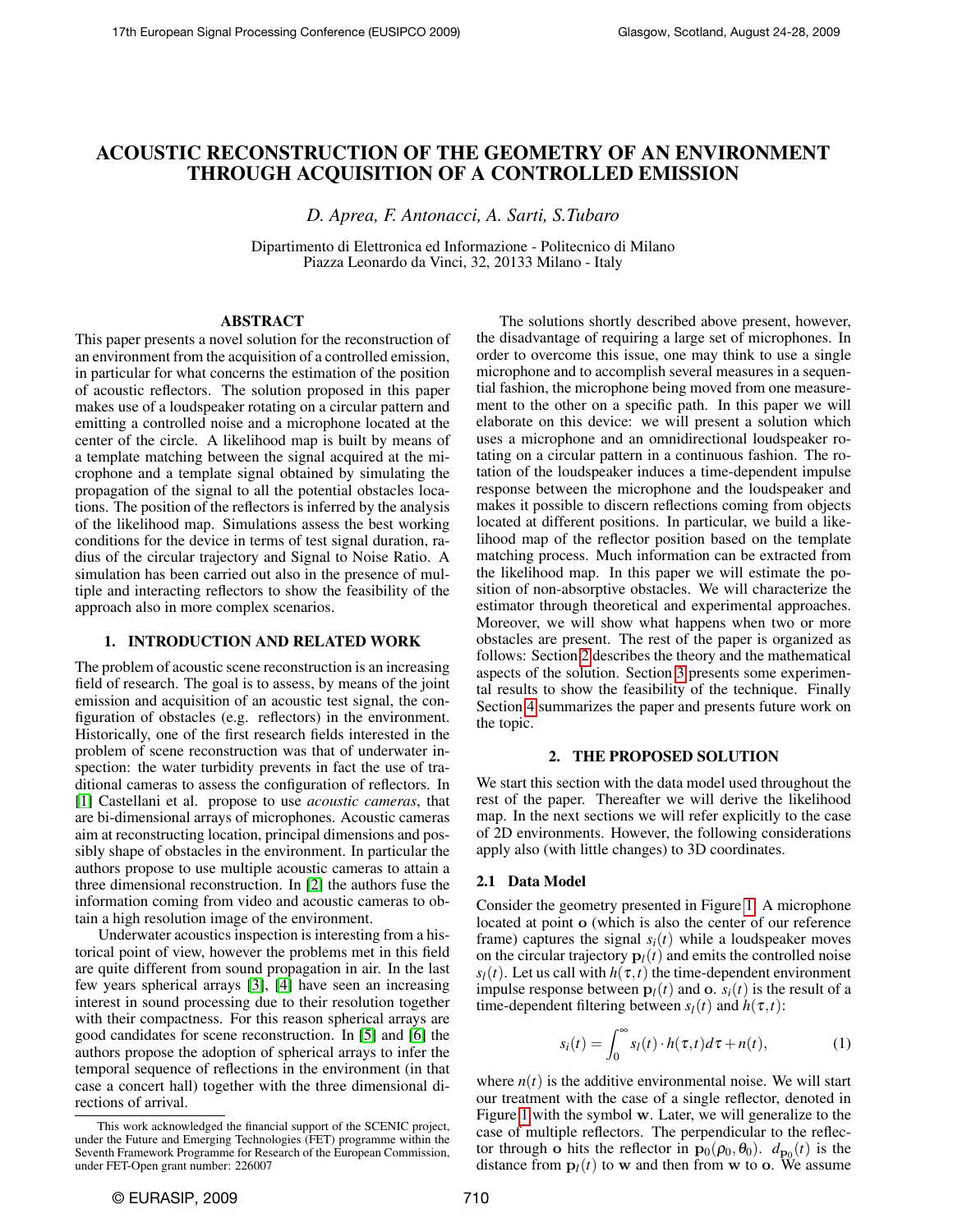

<span id="page-1-0"></span>Figure 1: Description of the device and notation used throughout the rest of the paper. o is the position of the microphone and the center of our reference frame,  $mathphi(p_0)$  is the intersection of the perpendicular line to the reflector w with the reflector itself.  $\rho_0$  and  $\theta_0$  are the polar coordinates of  $\mathbf{p}_0$ . The point  $\mathbf{p}_l(t)$  is the position of the emitter.

that the theory of optical acoustics is valid, therefore the reflective path must honour the Snell's law. The term  $\alpha_{p_0}$  is the corresponding attenuation. The time dependent impulse response of the reflective path is:

<span id="page-1-1"></span>
$$
h(\tau, t) = \alpha_{\mathbf{p}_0} \delta(\tau - \frac{d_{\mathbf{p}_0}(t)}{c}) \,. \tag{2}
$$

We observe that [\(2\)](#page-1-1) introduces an approximation, since we are considering the distance  $d_{\mathbf{p}_0}(t)$  at the acquisition time, while the distance at the time at which the signal was emitted should appear instead. This approximation, however, does not imply significant errors for our purposes.

In order to simplify the treatment, we assume that  $|p_0|\gg$  $|{\bf p}_l(t)| \forall t$ , which means that the reflector is far more distant from the microphone than the loudspeaker. In this context we have that:

<span id="page-1-4"></span>
$$
d_{\mathbf{p}}(t) \approx 2|\mathbf{p}| - \frac{\mathbf{p}_l(t) \cdot \mathbf{p}}{|\mathbf{p}|},
$$
 (3)

Our goal is to compare the signal  $s_i(t)$  with a template signal  $s_p(t)$  built under the hypothesis that the reflector is placed in p. More specifically, we find the estimate  $\hat{p}$  as the position that maximizes the coherence of  $s_i(t)$  with  $s_p(t)$ . The template signal  $s_p(t)$  is built by assuming that the signal  $s_l(t)$  is reflected from an obstacle in **p** and acquired at **o**. The template signal  $s_p(t)$  has a non stationary nature due to the time-dependent impulse response from the loudspeaker to the microphone. Considering that the obstacle is a perfect reflector (i.e. optical acoustics is valid) and ignoring the attenuation term, we get that the impulse response that relates  $s_l(t)$  with  $s_p(t)$  is:

<span id="page-1-3"></span>
$$
h_{\mathbf{p}}(\tau,t) = \delta(\tau - \frac{d_{\mathbf{p}}(t)}{c}), \qquad (4)
$$

where the meaning of the terms is analogous to [\(2\)](#page-1-1). Thereafter, the template signal for point p is:

<span id="page-1-2"></span>
$$
s_{\mathbf{p}}(t) = \int_0^\infty s_l(\tau) \cdot h_{\mathbf{p}}(\tau, t) d\tau.
$$
 (5)

In a time-discrete implementation of [\(5\)](#page-1-2), the signal  $s_p(t)$ is computed as a time-dependent delay of the signal  $s_l(t)$ .

From equations [\(4\)](#page-1-3) and [\(3\)](#page-1-4) we can observe that all the points in the same direction of p are characterized by an impulse response which is a delayed version of  $h_{\mathbf{p}}(\tau,t)$ . In fact if we consider a point  $p'$  that shares the same direction as  $p$ but it is placed at a different distance (i.e.  $p' = ap$ ), it can be demonstrated that the signal  $s_{a\mathbf{p}}(t)$  is obtained as a timedelay of  $s_{\bf p}(t)$ :

$$
s_{a\mathbf{p}}(t) = s_{\mathbf{p}}(t - a'),\tag{6}
$$

where  $a' = 2(a-1)|{\bf p}|/c$ . This observation is important since it enables us to build templates for different angles and then to obtain templates for the same angles but different distances just as a time-shift of them.

## 2.2 Template matching

We define the likelihood map as the correlation between  $s_{\mathbf{p}}(t)$  and  $s_i(t)$ :

<span id="page-1-5"></span>
$$
m(\mathbf{p}) = \frac{1}{T} \int_0^\infty s_\mathbf{p}(t) \cdot s_i(t) dt , \qquad (7)
$$

where *T* is the duration of  $s_l(t)$ . If we substitute [\(1\)](#page-0-1) into [\(7\)](#page-1-5), we use the definition of convolution and we take the expectation we obtain that:

<span id="page-1-6"></span>
$$
E[m(\mathbf{p})] = \int_0^\infty \int_0^\infty \alpha_{p_0}(h_\mathbf{p}(\tau,t) * r_{s_l}(\tau)) h(\tau,t) dt d\tau , \quad (8)
$$

where  $r_{s_l}(t)$  is the autocorrelation of  $s_l(t)$ . In order to make more explicit the importance of equation [\(8\)](#page-1-6), we consider the specific case of  $\mathbf{p}_l(t)$  covering a circular trajectory. In this case [\(3\)](#page-1-4) assumes the form:

<span id="page-1-8"></span>
$$
d_{\mathbf{p}}(t) = 2|\mathbf{p}| - \frac{\mathbf{p}_x}{|\mathbf{p}|} R \cos(\omega t) - \frac{\mathbf{p}_y}{|\mathbf{p}|} R \sin(\omega t) . \tag{9}
$$

Let us assume the signal  $s_l(t)$  to be white noise between 0 and *T*. The signal is low-pass filtered to keep into account for the transfer function of electronic devices. We remark, however, that the distortion brought by an uncorrect estimation of the transfer function is negligible. With these assumptions we obtain that

<span id="page-1-7"></span>
$$
m(\mathbf{p}) = \frac{1}{T} \int_0^T s_l(t - \frac{d_{\mathbf{p}}(t)}{c}) [s_l(t - \frac{d_{\mathbf{p}_0}(t)}{c}) + n(t)] dt
$$
. (10)

We remark that the template matching in [\(10\)](#page-1-7) computed the likelihood of the presence of an image source in point p. When multiple reflectors are present, the same reasoning holds: template signals are built for each point in space. The resulting acoustic map is the sum of the acoustic maps of each individual source, due to the linearity of the crosscorrelation operator involved in [\(10\)](#page-1-7). In the next paragraph we will see how the estimation of the obstacles location can be attained from [\(10\)](#page-1-7).

#### 2.3 Assessment of obstacles location

By taking the expectation of [\(10\)](#page-1-7) we obtain that:

$$
E[m(\mathbf{p})] = \frac{1}{T} \int_0^T \alpha_{p_0} r_g \left(\frac{d_{\mathbf{p}}(t)}{c} - \frac{d_{\mathbf{p}_0}(t)}{c}\right) dt \,. \tag{11}
$$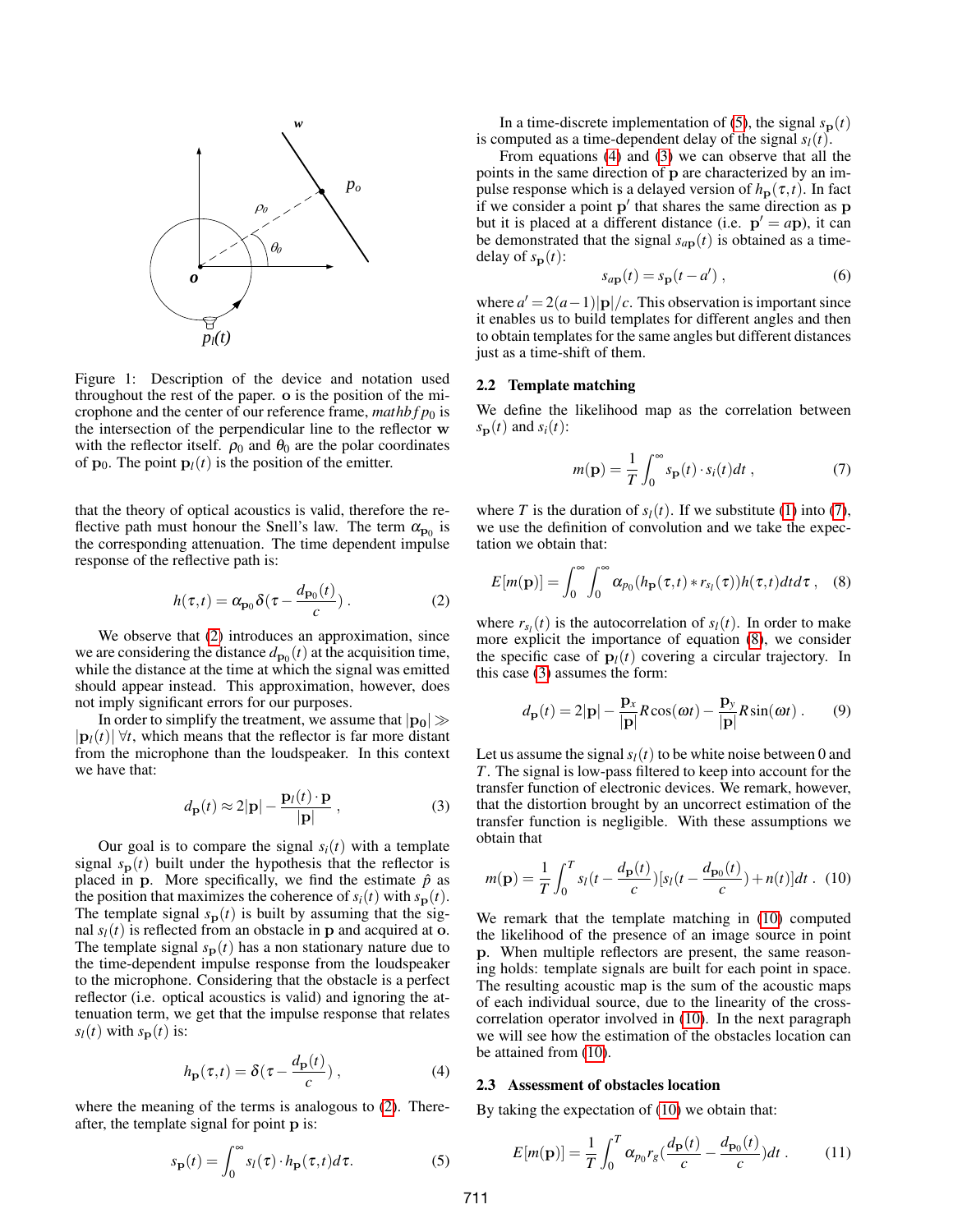

<span id="page-2-1"></span>Figure 2: Zoom on  $E[m(\mathbf{p})]$  when  $R = 0.1$  m and a reflector is placed at  $\rho = 5$  m from the microphone and at an azimuth angle of  $\theta = 70$  degrees. Map is plotted in polar coordinates

The term  $\frac{d_{\mathbf{p}}(t)}{c} - \frac{d_{\mathbf{p}_0}(t)}{c}$  $\frac{0^{(t)}}{c}$  is identically zero for  $\mathbf{p} = \mathbf{p}_0$ , while it is generally different from zero if  $p \neq p_0$ . It is easy to observe that  $E[m(p)]$  assumes the maximum value if  $p =$  $\mathbf{p}_0$ . This is independent from the particular choice of the test signal  $s_l(t)$ . Figure [2](#page-2-1) shows a zoom in on  $E[m(\mathbf{p})]$  when  $R = 0.1$  m, the reflector is placed 5 m from the microphone and at an angle of 70 degrees. The signal  $s_l(t)$  is a band pass signal between 10kHz and 20kHz. The map is plotted in polar coordinates. We can observe a very sharp peak for  $E[m(\mathbf{p} = \mathbf{p}_0)]$ . However, we note that  $\mathbf{p}_0$  is centered on an "X-shaped" curve in the  $(\theta, \rho)$  axes, which means that other points different from  $p_0$  partially match with  $s_i(t)$ . The shape of this curve is characteristic of the loudspeaker trajectory. Finally, we infer the position of the reflector through:

<span id="page-2-2"></span>
$$
\hat{\mathbf{p}}_0 = \arg\max_{\mathbf{p}} m(\mathbf{p}) . \tag{12}
$$

We observe that the integrand function in  $(10)$  is nongaussian [\[7\]](#page-4-7). However, due to the integral summation in [\(10\)](#page-1-7), when *T* is sufficiently long, we can invoke the central limit theorem and state that  $m(\mathbf{p})$  is gaussian. In a scenario of multiple reflectors the likelihood map presents multiple local maxima, each corresponding to the position of a reflector. When reflectors are mutually visible, we will observe also local maxima corresponding to signal coming from multiple reflections. A simulation in Section [3](#page-2-0) concerns this case.

#### 2.4 Robustness of the estimator against additive noise

In order to validate the estimator, it is necessary to assess its robustness against additive environmental noise. In particular, we will consider the ratio between the signal and noise components in  $m(\mathbf{p}_0)$ . We will refer to this measure as *PSNR* (Peak-SNR). *PSNR* is useful because it reveals the ability of the estimator in [\(12\)](#page-2-2) to distinguish between peaks related to obstacles and noise. More specifically, we relate *PSNR* with the noise and loudspeaker powers, denoted by  $\sigma_n^2$  and  $P_g$ . After some passages and assuming that the signal duration is longer than the de-correlation time of  $s_l(t)$  we get:

<span id="page-2-4"></span>
$$
PSNR \approx \alpha_{\mathbf{p}_0}^2 \frac{P_g}{\sigma_n^2} = \alpha_{\mathbf{p}_0}^2 SNR \,, \tag{13}
$$

In Figure [3](#page-2-3) we plot the contour lines of *PSNR* (values expressed in *dB*) predicted according to [\(13\)](#page-2-4) for various SNR's and distances of the obstacle. Equation [\(13\)](#page-2-4) is important not only from a theoretical viewpoint but also from an operating one. Consider the scenario in which we have to measure an environment with the proposed technique. From an initial assessment we can estimate the noise level  $\sigma_n^2$  and the principal dimensions of the room that determine the attenuation term  $\alpha_{\mathbf{p}_0}^2$ . Therefore by using [\(13\)](#page-2-4), or by inspection of Figure [3,](#page-2-3) we estimate the power  $P_g$  of the signal to be emitted by the loudspeaker.



<span id="page-2-3"></span>Figure 3: Contour lines of *PSNR* for various distances of the obstacle and SNR's. We observe that PSNR improves as the SNR increases and/or the obstacle gets closer to the rotating device.

#### 3. EXPERIMENTAL RESULTS

<span id="page-2-0"></span>This Section is divided into three parts. First, we will simulate the effect of additive noise at different work conditions (i.e. rotation speeds and radii of the circular trajectory). The second experiment demonstrates the effectiveness of the algorithm while varying the level of the additive noise. The last experiment shows an example of  $m(\mathbf{p})$  in a multiple reflectors scenario.

According to the particular scenario we have considered, we have used either the image source or the beam tracing to simulate the acquisition of the reflected signal. Both methodologies enable us to accurately simulate the reflective paths in far and near fields. As motivated in Section [2,](#page-0-0) the proposed algorithm assumes that the image source is in the far field. As a consequence, we expect that in some situations our algorithm fails. It is worth to notice that beam tracing and image sources do not account for other propagation phenomena such as diffraction and diffusion. Therefore, some distortion to the acoustic map may appear in a real scenario. Nonetheless, from some preliminary experiments (a short demo is available at [\[8\]](#page-4-8)) we have observed a good match between the predicted and observed acoustic maps.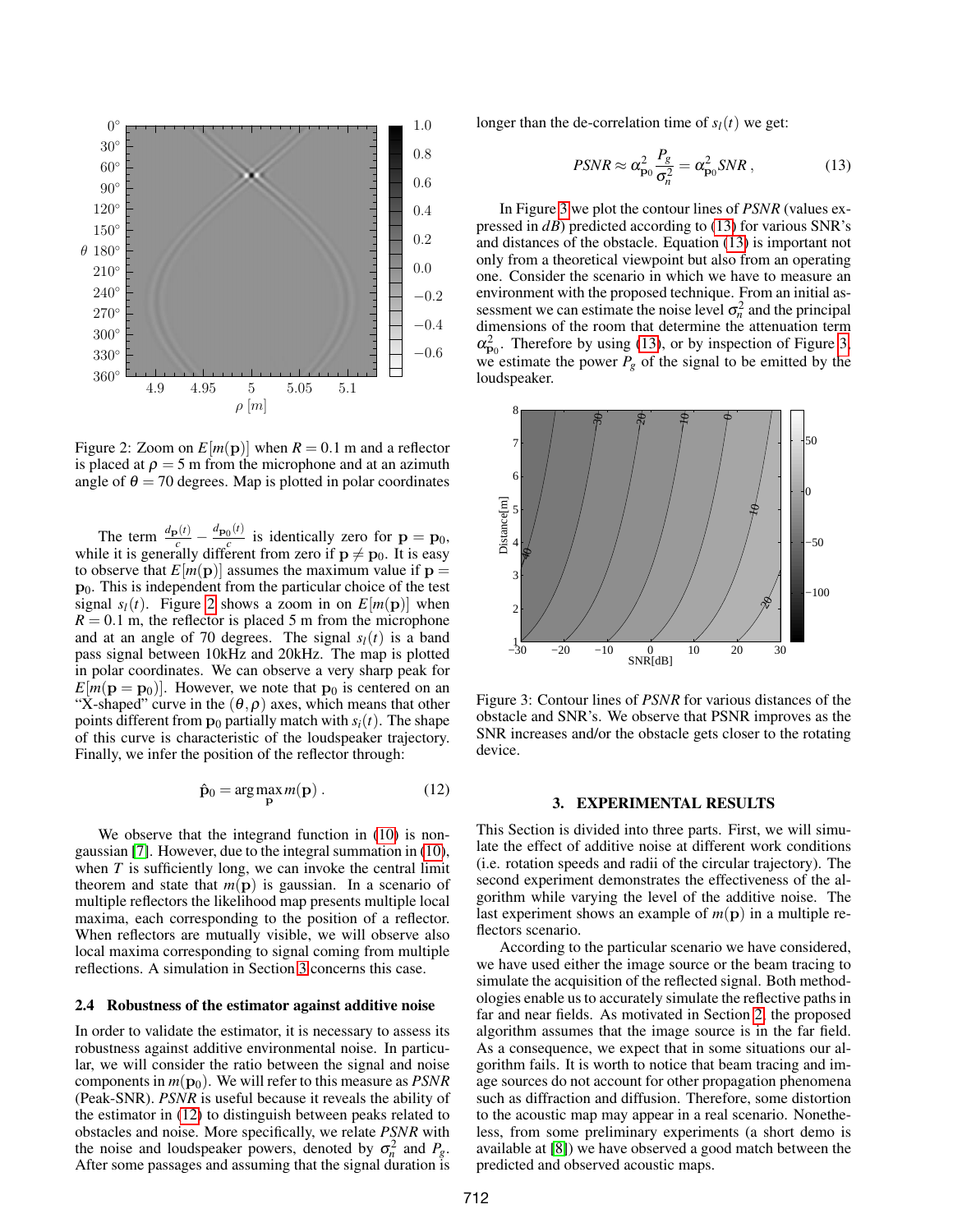#### 3.1 Variation of device parameters

In order to estimate the effectiveness of the algorithm with respect to the parameters of the device, we simulated through image source [\[9\]](#page-4-9) the acquisition of a signal in a simple scenario: a reflector is placed in a dry room at  $\rho = 5$  m and  $\theta = 130^\circ$ . We verified the estimation error for different durations of the test signal (between 0.06 s and 0.6 s), and radii of the circular trajectory (between 0.02m and 0.4m). In particular, the term  $\omega$  in [\(9\)](#page-1-8) is related to the signal duration: the signal  $s_l(t)$  lasts for a single rotation of the device. For each point in the grid  $(T, R)$  the average RMS angular error is computed over  $N = 30$  realizations. SNR has been kept fixed at 40dB. Figure [4](#page-3-0) shows the RMS of the angle estimation error in the range  $R = [0.02 \text{ m}, 0.2 \text{ m}]$  and  $T = [0.06 \text{s}, 0.6 \text{s}]$ . We can notice that for *R* higher than 0.1 m the localization capabilities of the device greatly improve. This fact can be easily explained if we consider that, as *R* increases, the variability of the delay  $d_{p}(t)/c$  increases too, thus making the template signals  $s_p(t)$  "much more different" for different positions. Figure [5](#page-3-1) is similar to Figure [4](#page-3-0) but is built in the interval



<span id="page-3-0"></span>Figure 4: RMS of the angle estimation error in the range  $R = [0.02 \text{ m}, 0.2 \text{ m}]$  and  $T = [0.06 \text{ s}, 0.6 \text{ s}]$ . We observe that increasing the radius *R* of the device and/or the duration *T* of the signal we improve the effectiveness of the algorithm.

 $R = [0.22 \text{ m}, 0.4 \text{ m}]$ . We can observe a sudden decrease of the localization capabilities for  $R > 0.24$  m, independently from the signal duration. This is not surprising, since for these radii the condition  $|\mathbf{p}_0| \gg R$  does not hold anymore and the template signal  $s_p(t)$  built according to the approximation in [\(3\)](#page-1-4) significatively differs from the signal  $s_i(t)$ . We conclude that a trade-off between resolution capabilities (which involves the use of larger  $R$ ) and far-field approximation (use of smaller *R*) is necessary to obtain efficient localization of obstacles. As far as the signal duration is concerned, we can observe from Figure [4](#page-3-0) that we attain better performances if we use longer signals.

## 3.2 Robustness against additive noise

In the second simulation we have verified with experimental results the robustness of the estimator in [\(12\)](#page-2-2): we have simulated the presence of a reflector at a distance variable in the range  $[0.5m, 8m]$ . The angle of the reflector is  $\theta = 130^{\circ}$ .



<span id="page-3-1"></span>Figure 5: RMS angle estimation error in the range  $R =$  $[0.22 \text{ m}, 0.4 \text{ m}]$  and  $T = [0.06s \text{ s}, 0.6 \text{ s}]$ . We observe that for radii greater than 0.25 m (which corresponds to a ratio  $R/\rho_0 \geq 0.05$ ) a threshold behavior of the algorithm since we do not meet the far field hypothesis.

The radius of the trajetory is  $R = 0.1$  m and  $T = 0.6$ *s* s( $\omega =$ 100 *rpm*) and we have made the SNR variable in the interval [−18*dB*,30*dB*]. Figure [6](#page-3-2) shows the RMS distance estimation error over  $N = 10$  realization of the experiment. As in other



<span id="page-3-2"></span>Figure 6: Contour lines of the RMS distance estimation error (meters) for variable SNR and obstacle distance. We observe a good match between the RMS distance estimation error and the contour lines of PSNR, shown in Figure [3.](#page-2-3)

estimators (i.e. Generalized Cross Correlation), we observe a threshold behavior. The plot of the RMS angle estimation error exhibits the same behavior and therefore is omitted. From a joint analysis of Figures [3](#page-2-3) and [6](#page-3-2) we observe a rough correspondence between the contour lines of *PSNR* in Figure [3](#page-2-3) and the RMS distance estimation error. This analogy is useful under a practical viewpoint: in fact once we are given the range of distances of the obstacles and the desired precision, we determine the correct signal level to be used simply by analysis of [\(13\)](#page-2-4).